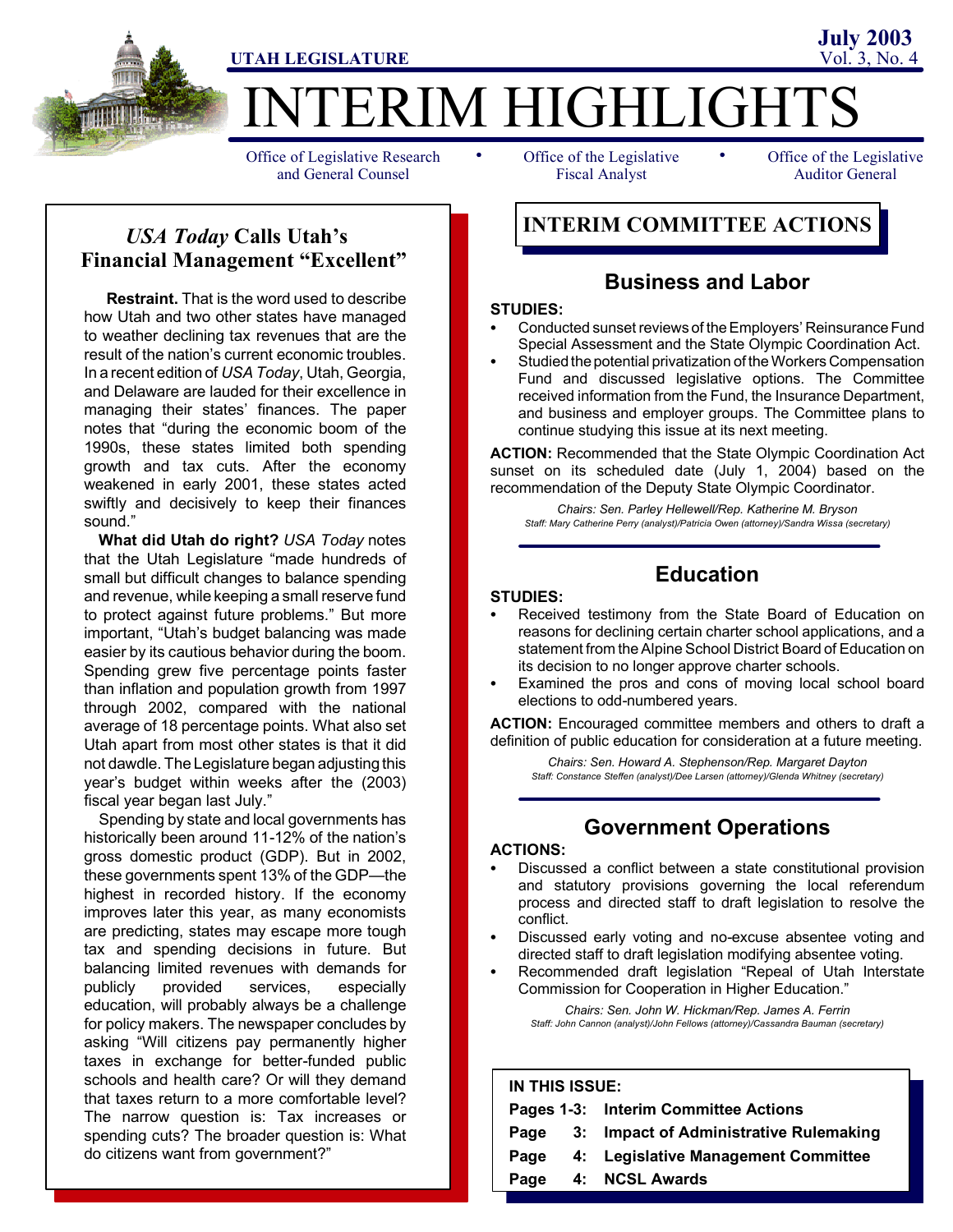## **Health and Human Services**

#### **STUDIES:**

- Considered whether to amend Utah's surrogate parenthood statute in light of an April U.S. District Court decision.
- Reviewed the recent legislative audit of the mental health system.

**REPORT:** Received a report from the director of the Utah Addiction Center on the disease nature of chemical addiction.

*Chairs: Sen. Sheldon Killpack/Rep. Mike Thompson Staff: Mark Andrews (analyst)/Catherine Dupont, Stacey Snyder (attorneys)/Joy Miller (secretary)*

## **Judiciary**

## **REPORTS:**

- Received a report regarding the adoption of the "Uniform Parentage Act," which provides for new definitions to clarify the participants in determinations of parentage and provides for the voluntary acknowledgment of paternity, including procedures for adjudicating parentage and provisions for children born as a result of assisted reproductive technologies.
- Received a report regarding the adoption of the "Uniform" Nonjudicial Foreclosure Act," which provides for residential and commercial mortgage foreclosures without judicial involvement under the premise that mortgage foreclosures typically do not involve a dispute between the debtor and the creditor.

*Chairs: Sen. David L. Gladwell/Rep. Ben C. Ferry Staff: Jerry Howe (analyst)/Esther Chelsea-McCarty (attorney)/Cassandra Bauman (secretary)*

## **Law Enforcement and Criminal Justice**

#### **STUDIES:**

- Received information from the Department of Corrections regarding the effectiveness of drug treatment programs in the state prisons and county jails and the need for more treatment capacity.
- Received information from the Commission on Criminal and Juvenile Justice regarding its efforts to create a comprehensive strategic plan to more effectively deal with drug offenders.
- Received information regarding the Crime Victims Reparation Process, including the structure, effectiveness, and funding sources of the program.
- Received information regarding the adult and juvenile restitution programs, including their processes, effectiveness, and difficulties in collecting from offenders.

*Chairs: Sen. D. Chris Buttars/Rep. DeMar "Bud" Bowman Staff: Chyleen Arbon (analyst)/Susan Creager Allred (attorney)/Tracey Fredman (secretary)*

## **Natural Resources, Agriculture, and Environment**

## **REPORTS:**

- Received a report from the Division of Wildlife Resources on the creation of a wolf management plan in Utah.
- Received a report from the Department of Natural Resources and several county commissioners on the impact of the federal Wild and Scenic Rivers Act.
- Received a report from the Division of Water Resources on drought conditions in the state.

#### **ACTIONS:**

- Approved "Joint Resolution Approving Solid Waste Permit," which gives approval to Green River Landfill to construct and operate a Class V landfill in Green River, Utah.
- Passed a motion to emphasize its support of 2003 General Session H.J.R. 12, "Resolution Providing Management of Wolves in Utah."

*Chairs: Sen. Beverly Evans/Rep. Craig W. Buttars Staff: Brian Allred (analyst)/Jeanenne Larson (attorney)/Joy Miller (secretary)*

## **Political Subdivisions**

#### **STUDIES**:

- Received an update on the status of an ad hoc workgroup discussing issues relating to eminent domain.
- Discussed a proposal that would require notice in a first class county to be sent to all affected property owners of a pending annexation.
- Received information from Utah's seven AOGs (Associations of Governments) on the purpose of and services provided by AOGs.
- Received comments on a proposal regarding local planning for source protection of drinking water and surface waters.

*Chairs: Sen. Carlene M. Walker/Rep. Kory M. Holdaway Staff: Joseph Wade (analyst)/Robert Rees (attorney)/Wendy Bangerter (secretary)*

## **Public Utilities and Technology**

**STUDY:** Discussed existing state rights-of-way laws regarding rates and access by telecommunication service providers and received a recommendation to create a working group for additional study of this issue.

## **REPORTS:**

- Received a report on wireless telephone service growth nationwide and for Utah. The report included information on market trends in the provision of wireless services.
- Received a report covering statutory requirements for phone company billings and discussed issues related to those requirements, including quality of service and consumer protection mechanisms.

*Chairs: Sen. Leonard M. Blackham/Rep. Stephen H. Urquhart Staff: Richard North (analyst)/Thad LeVar (attorney)/Jennifer Markham (secretary)*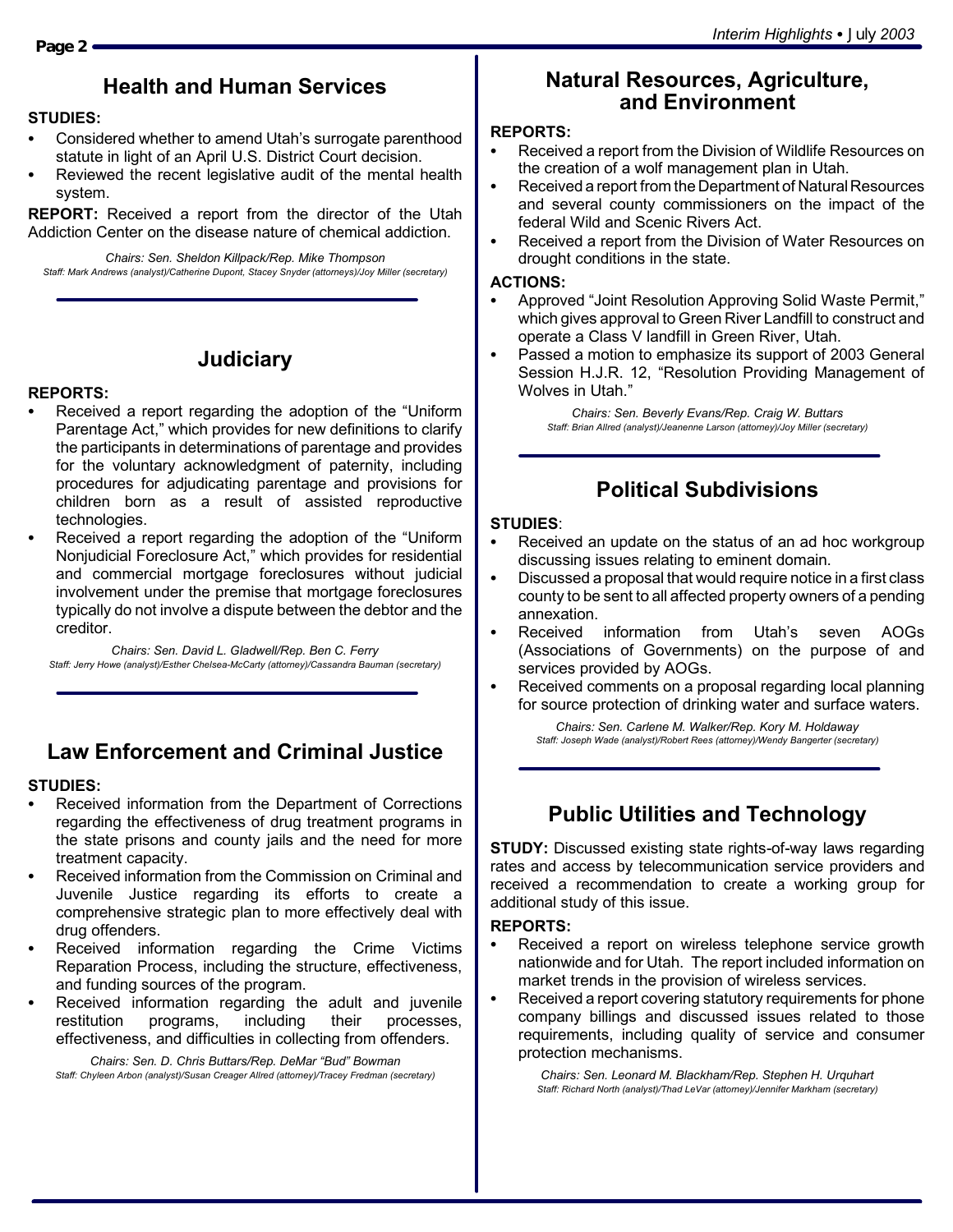## **Transportation**

## **STUDIES:**

- Received a progress report on the work of the Transportation Planning Task Force. Under current revenues, the Centennial Highway Fund will have a balance of \$1.4 billion instead of \$1.9 million at the end of FY 2007 and will be paid out by FY 2017.
- Received a presentation on Fuel Taxes for Alternatively Fueled Vehicles. Draft legislation was considered to administer the tax at the retail level, rather than requiring alternative vehicle owners to purchase an annual permit.
- Received a presentation on the status of photo radar, red light cameras, and other electronic traffic enforcement options.

*Chairs: Sen. Dan R. Eastman/Rep. Joseph G. Murray Staff: Benjamin Christensen (analyst)/Shannon Halverson (attorney)/Jennifer Markham (secretary)*

## **Revenue and Taxation**

**STUDY:** Discussed appeals by firms that are assessed for property tax purposes by the Utah State Tax Commission. The Committee discussed options available to taxing entities that must pay refunds when a firm prevails in its appeal of its property tax value and considered how different counties in Utah are affected by this problem.

*Chairs: Sen. Curtis S. Bramble/Rep. Wayne A. Harper Staff: Bryant Howe (analyst)/Rebecca Rockwell (attorney)/Sandra Wissa (secretary)*

## **Workforce Services & Community and Economic Development**

**STUDY:** Received information from state tourism officials regarding the importance of tourism to Utah's economy and the benefits with enhanced tourism promotion funding.

**REPORT:** Received a report from poverty advocacy groups outlining the Utah Family Employment Program and its limitations in helping people overcome their barriers to self-sufficiency before they exhaust their benefits.

> *Chairs: Sen. Scott Jenkins/Rep. David N. Cox Staff: Jami Momberger (analyst)/Jim Wilson (attorney)/Glenda Whitney (secretary)*

# **Impact of Administrative Rulemaking**

#### **Listed below are the 2003 General Session bills passed that impact state agency rulemaking authority.**

In the 2003 General Session, the Legislature passed 64 bills that affected state agencies' authority to regulate the public.When a law does not include all details of implementation, the Legislature delegates authority to a state agency to regulate the remaining detail by administrative rule. When considering legislation, the Legislature's challenge is to balance the benefits of agency flexibility and discretion with the need to ensure that agency administrative rules reflect legislative intent. For an agency, implementing rules can impact its workload and resources.

| H.B.1           | <b>Appropriations Act</b>                                         | <b>S.B. 9</b>   | Comprehensive Health Insurance Pool Am.                                 |
|-----------------|-------------------------------------------------------------------|-----------------|-------------------------------------------------------------------------|
| <b>H.B. 3</b>   | Minimum School Program Act Am.                                    | S.B. 23         | State and Local Taxes, Fees, and Charges Related to Telecommunications  |
| <b>H.B. 4</b>   | <b>Viatical Settlements</b>                                       | S.B. 27         | <b>Susan Gall Involuntary Commitment Am.</b>                            |
| <b>H.B.7</b>    | <b>Special Group License Plate Revisions</b>                      | S.B. 32         | <b>Driver Education Courses</b>                                         |
| <b>H.B. 22</b>  | <b>Property Tax Relief</b>                                        | S.B. 43         | Providing Information Relating to Tax Credits and Tax Filing Due Dates  |
| <b>H.B. 28</b>  | Oil and Gas Severance Tax Am.                                     | S.B. 61         | <b>Public Utility Related Am.</b>                                       |
| H.B. 29         | <b>Fees and Taxes on Oil and Gas</b>                              | S.B. 65         | <b>Reclamation Surety for Mining Operations</b>                         |
| <b>H.B. 31</b>  | <b>Workforce Services Overpayment Am.</b>                         | S.B. 83         | <b>Occupational and Professional Licensing Modifications</b>            |
| <b>H.B. 37</b>  | <b>Restructure Spend down Provision for Medicaid</b>              | S.B. 91         | <b>Funeral Services Am.</b>                                             |
| <b>H.B. 39</b>  | <b>Repeal of Education Reports and Duties</b>                     | <b>S.B. 92</b>  | <b>Land Surveyor Am.</b>                                                |
| <b>H.B. 47</b>  | <b>Fire Prevention Am.</b>                                        | <b>S.B. 96</b>  | Division of Occupational and Professional Licensing Act Am.             |
| <b>H.B. 55</b>  | <b>Tow Truck Requirements</b>                                     | <b>S.B. 131</b> | <b>Individual Income Tax - Subtractions from Federal Taxable Income</b> |
| <b>H.B. 73</b>  | <b>Withholding Exemption for Certain Nonresident Shareholders</b> | S.B. 147        | <b>Streamlined Sales Tax Project Am.</b>                                |
| <b>H.B. 106</b> | <b>Foster Care Guidance Through Providers Contracts</b>           | S.B. 148        | <b>Property Tax - Farmland Assessment Act</b>                           |
| <b>H.B. 108</b> | <b>Fully Interactive Driving Simulators in Driver Education</b>   | <b>S.B. 151</b> | <b>Amendments Related to Information Technology</b>                     |
| <b>H.B. 116</b> | Property Tax - Calculation of Certified Tax Rate                  | S.B. 153        | Alcoholic Beverage Am.                                                  |
| H.B. 126        | <b>Medicaid Benefit Am.</b>                                       | S.B. 154        | <b>Public Education Am.</b>                                             |
| <b>H.B. 145</b> | Department of Administrative Services Am.                         | S.B. 155        | <b>Professional Employer Organizations</b>                              |
| H.B. 161        | <b>Snow College Richfield Campus</b>                              | S.B. 157        | Regulation of Credit Union Service Organizations and Other Credit       |
| H.B. 162        | <b>Amendments Related to Financial Institutions</b>               |                 | <b>Union Related Entities</b>                                           |
| H.B. 175        | <b>Management of Notaries Public by Lieutenant Governor</b>       | S.B. 158        | Division of Child and Family Services Management Information            |
| <b>H.B. 180</b> | <b>Trauma Registry Data</b>                                       |                 | System Am.                                                              |
| H.B. 189        | <b>Lending Law Amendments</b>                                     | S.B. 172        | Hazardous Waste Regulation and Tax Policy Task Force and                |
| H.B. 219        | <b>Wages for Tipped Employees</b>                                 |                 | Moratorium on Acceptance of Class B and C Radioactive Waste             |
| H.B. 231        | Health Care Facility Licensure Am.                                | S.B. 177        | Regulation of Debt Cancellation Agreements and Debt                     |
| <b>H.B. 240</b> | <b>Venture Capital Enhancement Act</b>                            |                 | <b>Suspension Agreements</b>                                            |
| H.B. 277        | <b>Residential Mortgage Practices Am.</b>                         | <b>S.B. 180</b> | <b>Emergency Medical Services</b>                                       |
| H.B. 286        | <b>Waste Tax and Fee Amendments</b>                               | S.B. 188        | <b>Fuel Tax Credit</b>                                                  |
| H.B. 290        | <b>Exemptions Related to Exchange of Securities</b>               | S.B. 194        | <b>Commerce and Trade - Telephone and Facsimile Solicitation Act</b>    |
| H.B. 299        | Trust Law Am.                                                     | S.B. 198        | Division of Real Estate - Definitions Am.                               |
| <b>H.B. 308</b> | Health and Human Services Boards and Commission Am.               | S.B. 209        | <b>Registration for Atv's and Nonautomobiles</b>                        |
| <b>H.B. 316</b> | <b>Aerospace and Aviation Development Zone</b>                    | S.B. 225        |                                                                         |
| <b>H.B. 353</b> | <b>Vehicle Disclosure Requirements</b>                            |                 | <b>Limitation of Judgments Against Government Entities</b>              |
| H.B. 372        | <b>Captive Insurers Act</b>                                       |                 |                                                                         |
| <b>H.B. 373</b> | <b>Insurance Law Revisions</b>                                    |                 |                                                                         |
| H.B. 374        | <b>Insurance Producers Am.</b>                                    |                 |                                                                         |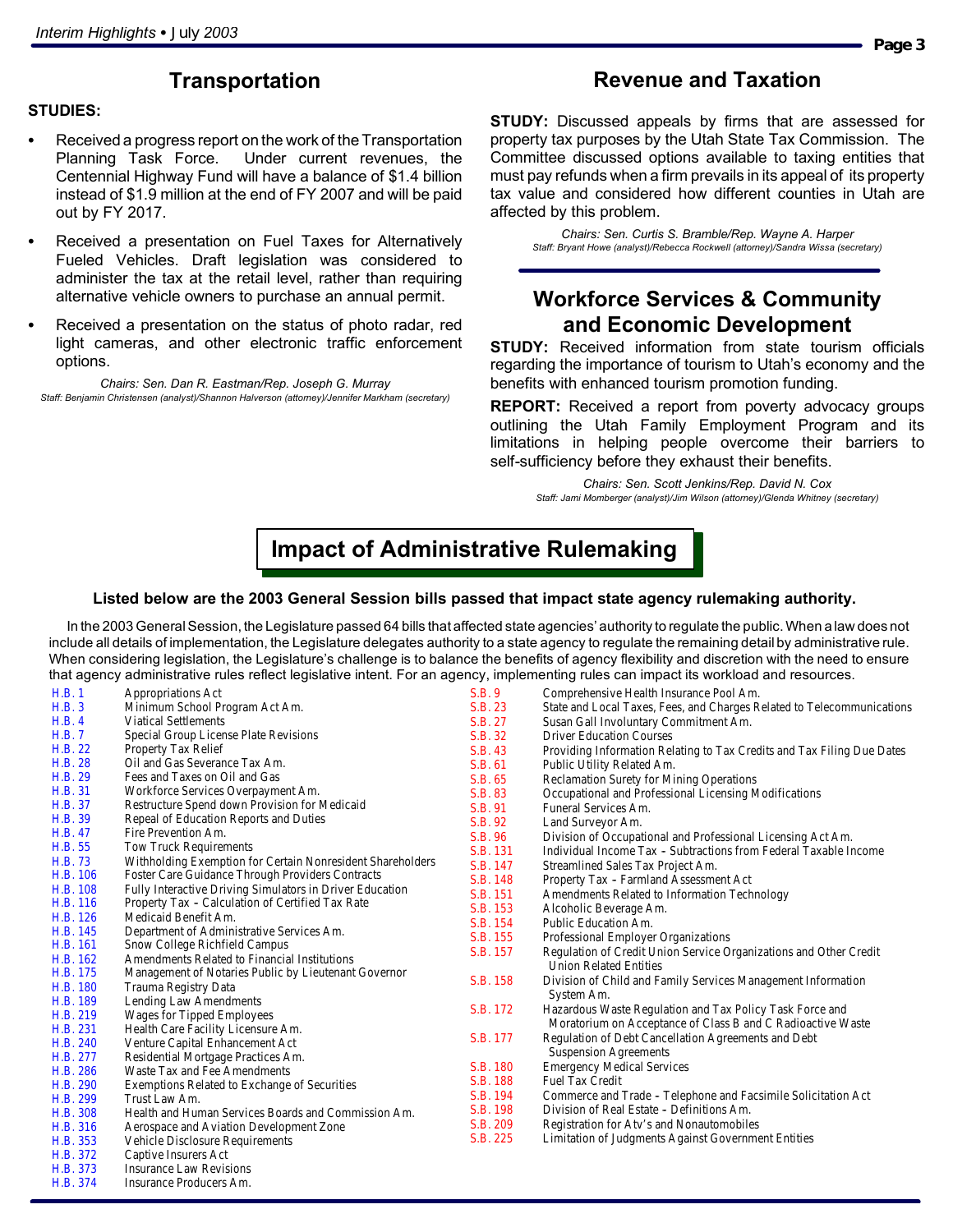## **LEGISLATIVE MANAGEMENT COMMITTEE**

#### **REPORTS**:

- Received the interim study schedule from the Natural Resources, Agriculture and Environment Interim Committee as requested by Legislative Management Committee.
- S Received a report that a Motion to Dismiss the *Ivie v. State* lawsuit has been filed in Third District Court. Responsive pleading is due July 25, 2003. If a decision is not given in a timely manner, the Office of Legislative Research and General Counsel will ask the court for a hearing to expedite the matter.
- Received three reports relating to the issue of protected records: 1) the Workers Compensation Fund legal records that were claimed by the Governor to be protected records, which consisted of a white paper produced by the Office of the Attorney General and six reports produced by the lawfirm Suitter Axland; 2) the Legislative Records Committee and the conflict between conducting *in camera* reviews and the Open and Public Meetings law; and 3) a recent audit of the State Tax Commission by the Office of Legislative Auditor General where most of the audit became a protected record and could not be discussed in an open meeting.
- Received a request from the Legislature of the Kyonggi Province, South Korea to visit Utah and meet legislators and observe the legislative process.

#### **ACTIONS:**

- Approved the request of the Public Utility and Technology Interim Committee to have Master Study Resolution #165, Coordination of Utility Services, transferred to the Political Subdivisions Interim Committee.
- Authorized the Health and Human Services Interim Committee to work with the Department of Insurance to complete the health insurance mandate studies required by law (H.B. 228, 2000 General Session) within existing budgets and to report their findings to the Business and Labor Interim Committee.
- Approved the itinerary and request of the Native American Legislative Liaison Committee to visit the San Juan portion of the Navajo reservation.



*Editors: Chyleen A. Arbon and Mary Catherine Perry*

- Approved the itinerary and request of the Capital Facilities and Administrative Services Appropriation Subcommittee for site visits: August 7-8 to Washington County; and September 2-3 to Uintah County.
- Approved the request of the Kyonggi Province, South Korea to send approximately 15 legislators to Utah to observe the legislative process for 1-2 days.
- Moved to make public the six legal documents relating to the studies of the Workers Compensation Fund produced by Suitter Axland.
- Asked Legislative General Counsel to have recommendations ready to address the conflict in the laws of discussing nonpublic records in open meetings at the next Legislative Management Committee meeting.



The Office of Legislative Research and General Counsel (OLRGC) will be receiving two awards this year from NCSL at its Annual Meeting in San Francisco. OLRGC will receive the 2003 Notable Document Award for its Briefing Paper Series: *Senate Confirmation of Judicial Appointments; Medicaid Spending-Controlling Costs; Future of Highway Funding;* and *Tax Primer.* OLRGC will receive a second 2003 Notable Document Award in the area of Redistricting and Reapportionment for its *Demographic Profile of Legislative Districts.* The official letters notifying OLRGC of the awards stated in part, "We believe this is the second consecutive year you have won an award! Congratulations . . . on continued excellence in your work."

President Mansell stated at the Legislative Management Committee Meeting (July 15) where the announcement of these awards was first made, "It's nice to know that we are being helped in our process by people who are doing a good job and being recognized nationally for the quality of that work. We congratulate you and thank you for all your help."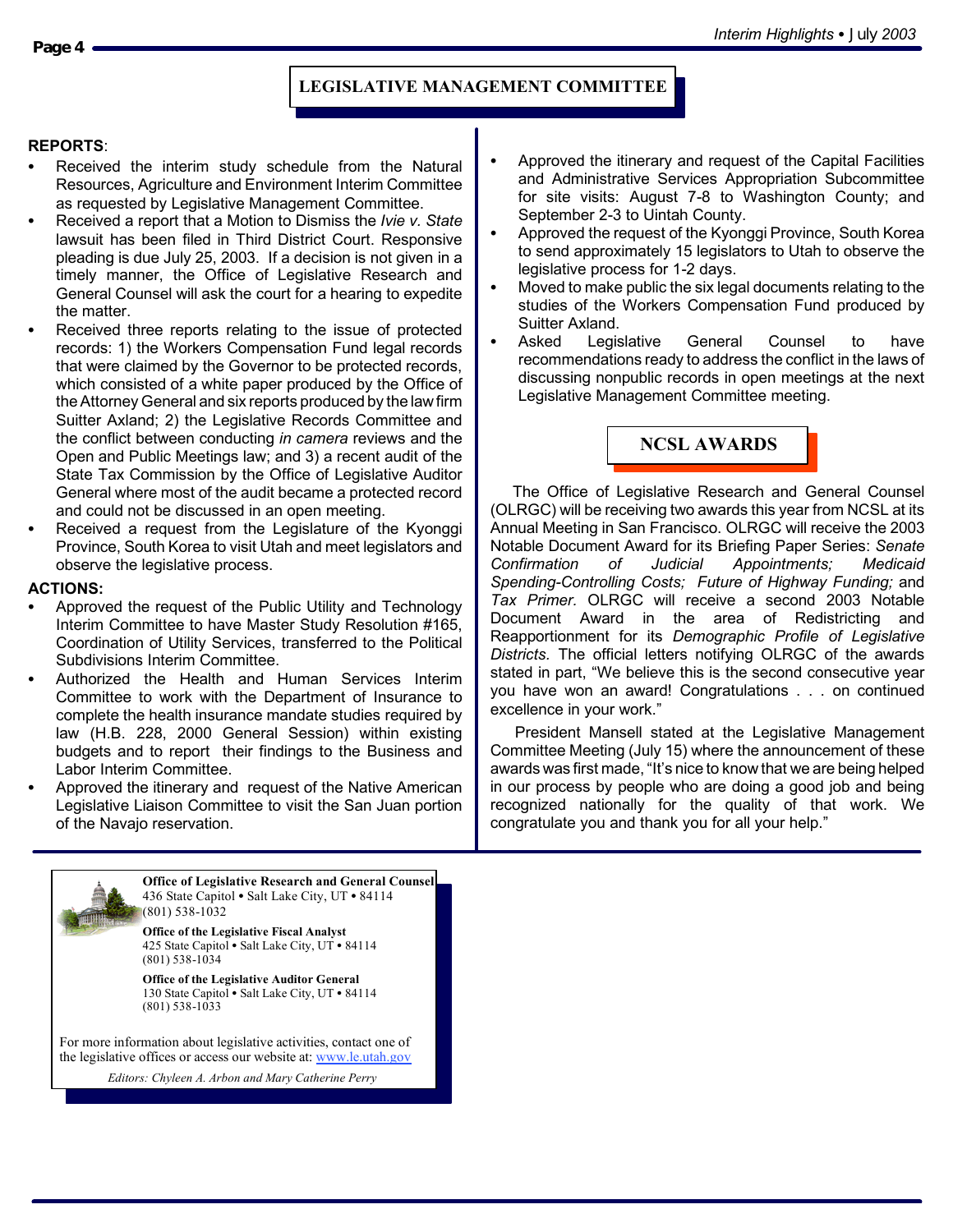

# FISCAL HIGHLIGHTS

## JOHN E. MASSEY, DIRECTOR

## **LFA Honored with National Award**

The Fiscal Analyst's office has been selected as one of two recipients of the National Association of Legislative Fiscal Offices (NALFO) Legislative Staff Achievement Award for 2003.

NALFO recognizes the LFA Meribah Development Team for outstanding team project excellence. Jeff Youtz, President NALFO stated: "Your innovative and collaborative fiscal management system exemplifies the type of individual and team project excellence that this NALFO Staff Achievement Award is intended to recognize." Meribah is a computer program designed to streamline the preparation of the state budget and various appropriations bills for the Legislature.

Mike Kjar will accept the award on behalf of the office next week at the annual NCSL conference in San Francisco.

# **EXECUTIVE APPROPRIATIONS COMMITTEE**

CO-CHAIRS:

SENATOR LEONARD BLACKHAM - REPRESENTATIVE RON BIGELOW

**Report:** Information Technology Services Procurement Audit

**Summary:** Legislative Auditors John Schaff and Janice Coleman presented an audit of the Division of Information Technology Services' procurement practices. The Auditors found that ITS purchased "unjustified" software, unnecessarily costing the state \$1.7 million. They further found that an ITS deputy director may have benefited his son by directing state business toward his son's company.

Department of Administrative Services Director Camille Anthony responded with a litany of management changes she has made to address the reported problems. The changes include greater scrutiny of procurement, improved communication and training on procurement policy, and redefining the duties of the former State Technical Architect.

Auditors and Director Anthony agreed on a third audit finding. No evidence existed supporting a claim that ITS managers issued a "gag order" preventing employees from contacting legislators directly.

**Staff Contact:** Jon Ball

**Report:** Part-Time Worker Benefits

The Department of Human Resource Management, in conjunction with the Legislative Fiscal Analysts Office, conducted a survey of surrounding states, local governments, higher education, school districts, and local private employers. The purpose of this survey was to determine what benefits these employer groups offered to their part-time employees.

The State of Utah has approximately 5680 part-time employees within the Executive, Legislative and Judicial Branches. This includes employees whose regular hours are less than 40 hours per week and employees who are in time-limited positions. There are currently 1460 of these part-time employees who work 20 hours or more per week and qualify for retirement and insurance benefits.

Options for Legislature to Potentially Decrease Future Costs:

- Discontinue the availability of all benefits for future parttime employees.
- Increase the minimum part-time hours required to receive

*(Continued on page 2)* 

425 STATE CAPITOL • SALT LAKE CITY, UTAH • 84114 PHONE: (801) 538-1034 BEN LEISHMAN, EDITOR